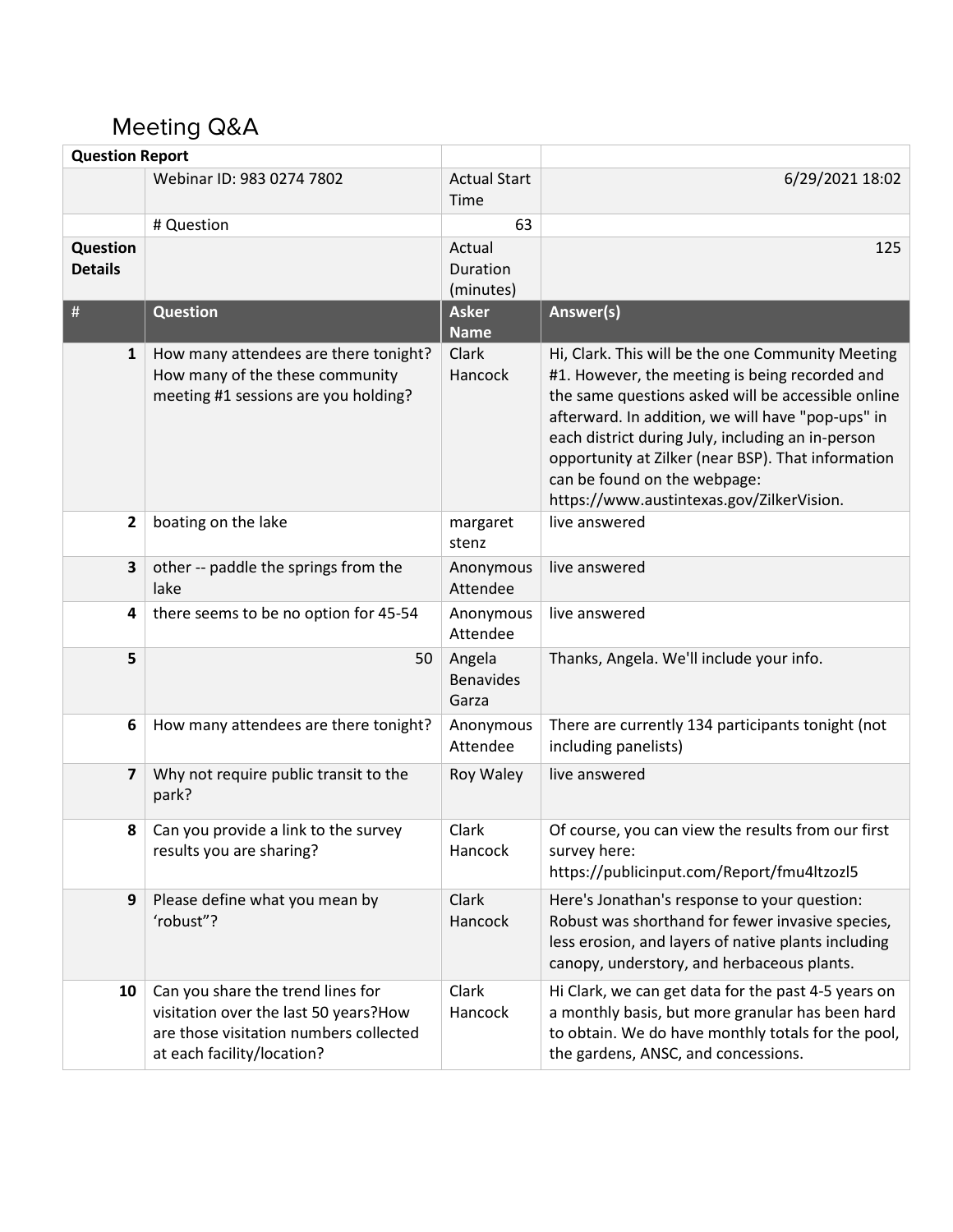| 11 | what are visitation patterns not just<br>annually but monthly, daily, and<br>hourly?                                                                                                                                                                                                         | Clark<br>Hancock           | Again we have good information for the pool and<br>of late for the ANSC and ZBG, but just the last few<br>years. Also, ANSC has been closed for much of<br>last year. We have annual numbers for Splash. |
|----|----------------------------------------------------------------------------------------------------------------------------------------------------------------------------------------------------------------------------------------------------------------------------------------------|----------------------------|----------------------------------------------------------------------------------------------------------------------------------------------------------------------------------------------------------|
| 12 | food, when there is a food stand                                                                                                                                                                                                                                                             | Anonymous<br>Attendee      | Thank you                                                                                                                                                                                                |
| 13 | yearly swim pass                                                                                                                                                                                                                                                                             | Candyce<br>Lucien Rusk     | live answered                                                                                                                                                                                            |
| 14 | It's a no brainer. and was highly<br>recommended in the previous go round                                                                                                                                                                                                                    | Roy Waley                  | Thanks for the comment.                                                                                                                                                                                  |
| 15 | Suggest the resources be dedicated for<br>the next year to do well designed visitor<br>surveys (specifiaclly observational) at all<br>facilities seperate from the exsisting<br>reporting system. This would give a<br>better idea, a baseline on demand not<br>just overall but specific    | Clark<br>Hancock           | Clark, thank you for this suggestion.                                                                                                                                                                    |
| 16 | Can reference a study we did about 10<br>years ago of pool users as an axample                                                                                                                                                                                                               | Clark<br>Hancock           | I remember that study                                                                                                                                                                                    |
| 17 | I visit in the morning because it's least<br>crowded                                                                                                                                                                                                                                         | Anonymous<br>Attendee      | live answered                                                                                                                                                                                            |
| 18 | Who is paying for this intake survey<br>process?                                                                                                                                                                                                                                             | Anonymous<br>Attendee      | The survey was developed by PARD staff and the<br>consultant team as part of the Scope of Work &<br>contract for this planning process.                                                                  |
| 19 | crowds                                                                                                                                                                                                                                                                                       | Anonymous<br>Attendee      | Thanks for the input.                                                                                                                                                                                    |
| 20 | Are there plans for an adaptive<br>playground and/or a sensory/music<br>garden?                                                                                                                                                                                                              | <b>Barbara</b><br>Knighton | Accessibility is an important theme in this<br>planning process and we intend to further explore<br>these types of amenities.                                                                            |
| 21 | Are there not water quality issues from<br>vehile pollution from parking on/in the<br>park?                                                                                                                                                                                                  | Joshua<br>Stricker         | Joshua, Jonathan from Siglo is best able to answer<br>this, if we don't get to it, we'll get an anwer for<br>you.                                                                                        |
| 22 | What is the carrying capacities of ANSC<br>and ZBG? What is the maximum<br>number of people on those sites before<br>the overall experience is degraded?<br>That should be the guideing principle<br>when determining "parking" needs.<br>Quality of expereince vs quanityt of<br>visitation | Clark<br>Hancock           | We don't have specific limits, one of the big<br>challenges for ANSC is school bus parking in the<br>spring and fall. About 18,000 shool age kids visit<br>annually.                                     |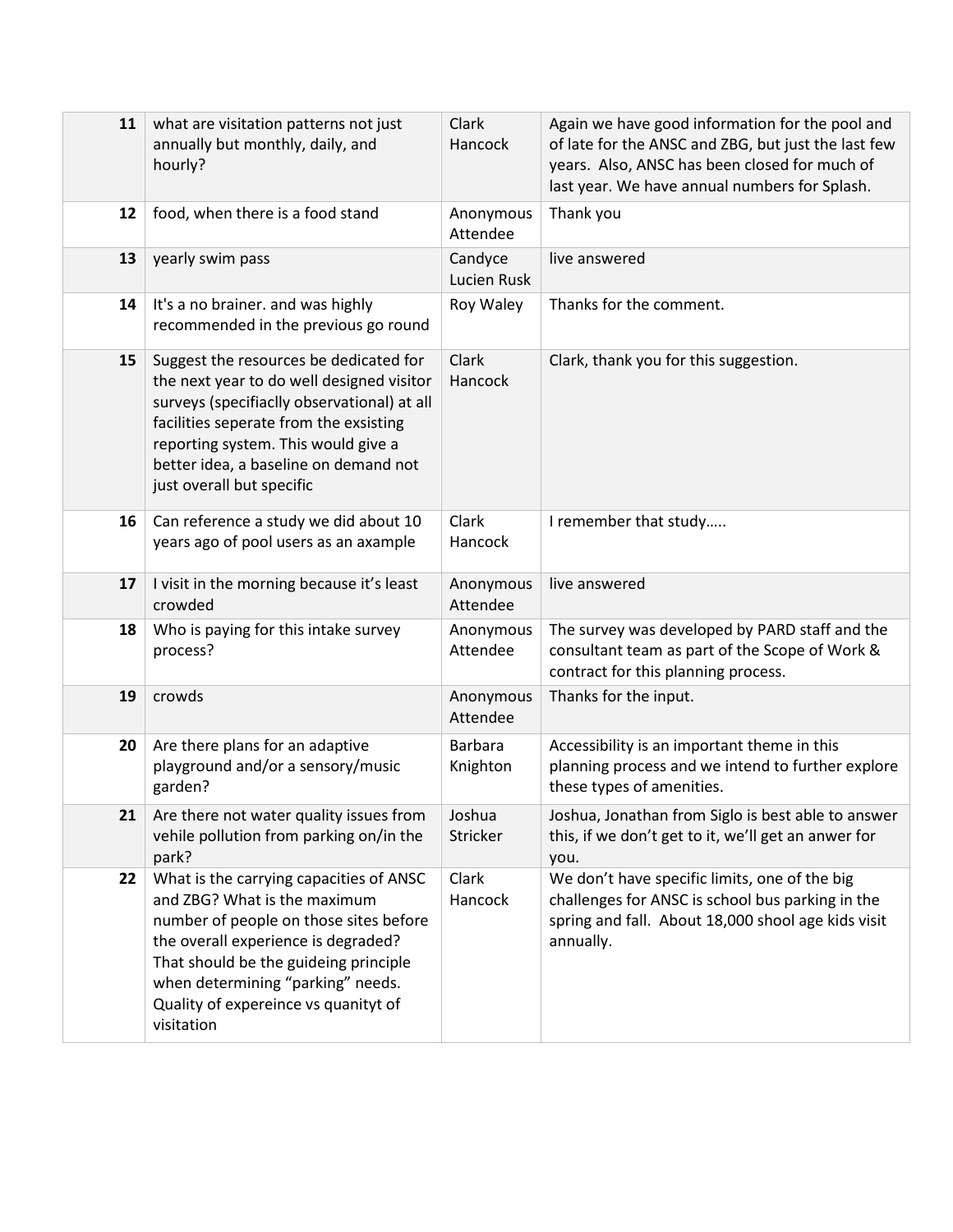| 23 | I represented D7 for CM Pool in the<br>organized meetings a few years ago. It's<br>disappointing that the group wasn't<br>reassembled in addition to more<br>general public meetings. A lot of put a<br>lot of time in those meetings | Roy Waley          | Thank you, Roy. The results from the Zilker<br>Working Group are being used as a guide in this<br>process. We know many who dedicated their time<br>continue to be involved in the process, but we are<br>also working hard to make sure more Austinites<br>have a chance to get connected to this process as<br>well. |
|----|---------------------------------------------------------------------------------------------------------------------------------------------------------------------------------------------------------------------------------------|--------------------|------------------------------------------------------------------------------------------------------------------------------------------------------------------------------------------------------------------------------------------------------------------------------------------------------------------------|
| 24 | have y'all determined what the<br>maxmimum capacity goal of the park is<br>both during events and non-event<br>times? that would really help to<br>determine parking and other<br>infrastructure needs.                               | <b>Garret Nick</b> | Hi Garret, regarding park capacity - that question<br>really goes to how the park is planned to be used.<br>But this is a question we will be investigating<br>through our design alternatives.                                                                                                                        |
| 25 | Speaking fro expereince, anything<br>above aboue 200 visiotrs on that site at<br>any one time degrades the expereince<br>for all viitors                                                                                              | Clark<br>Hancock   | live answered                                                                                                                                                                                                                                                                                                          |
| 26 | by degrade, I mean changes the focus<br>from the invidiuals ability to connect<br>with the natural world as opposed to<br>just one more entertainment site                                                                            | Clark<br>Hancock   | live answered                                                                                                                                                                                                                                                                                                          |
| 27 | more discussion about the watershed<br>that powers the springs and what can<br>be done to protect it from irresponsible<br>development.                                                                                               | <b>Garret Nick</b> | live answered                                                                                                                                                                                                                                                                                                          |
| 28 | Why is revenue from events (ACL) and<br>concessions the only model considered<br>for sustaining the park?                                                                                                                             | Jeremy<br>Conway   | Hi Jeremy, we're considering all possibilities,<br>including public funding, retaining fees collected<br>in Zilker, etc. Welcome your thoughts.                                                                                                                                                                        |
| 29 | More nature growth, less for profit.                                                                                                                                                                                                  | Matthew<br>Kreutz  | Thanks for your input Matthew.                                                                                                                                                                                                                                                                                         |
| 30 | Absolutely needed. I wish more and<br>more diversity could be ac                                                                                                                                                                      | Roy Waley          | Thansk so much for this input, Roy.                                                                                                                                                                                                                                                                                    |
| 31 | Zilker Parrk should focus on the natural<br>world more than other aspects.                                                                                                                                                            | <b>Craig Nazor</b> | live answered                                                                                                                                                                                                                                                                                                          |
| 32 | I wanted to leave my comment on the<br>last slide here: if local artists are local<br>and not special interest and corporate<br>funded events.                                                                                        | Jeremy<br>Conway   | Thanks Jeremy. We'll incorporate your input.                                                                                                                                                                                                                                                                           |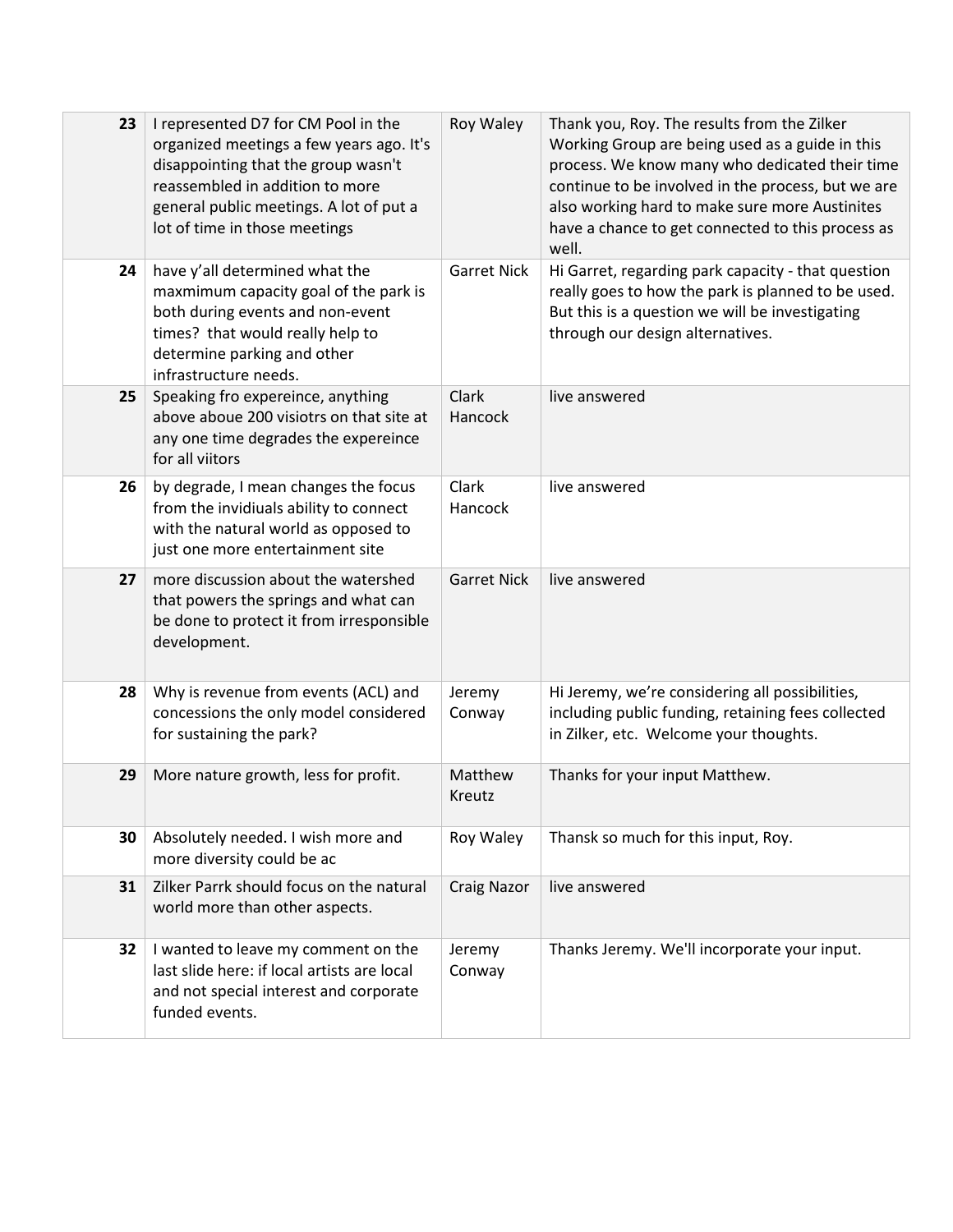| 33 | When did a public park become<br>unsustainable finacially? What tax<br>revenue is alloted to park<br>maintenance?                                                                                                                                                                               | Jeremy<br>Conway      | Jeremy, Austin has been playign catch-up in<br>funding for some time, given its incredible growth<br>rate over decades. More funding from bonds as<br>well as voting increasing in funding from city<br>council is key. |
|----|-------------------------------------------------------------------------------------------------------------------------------------------------------------------------------------------------------------------------------------------------------------------------------------------------|-----------------------|-------------------------------------------------------------------------------------------------------------------------------------------------------------------------------------------------------------------------|
| 34 | what are the legal obstacles to lowering<br>the speed limit on barton springs rd to<br>20mph? is there any reason not to do<br>it? the safety of all vulnerable road<br>users would increase and that is what<br>deters people from using other modes<br>to get to the park aside from driving. | <b>Garret Nick</b>    | The Austin Transportation Dept determines the<br>recommended travel speed for roadways. We can<br>pass your questions on to transportation staff for<br>further consideration.                                          |
| 35 | Regarding Q19: Private capital has no<br>place in public parks, and public-private<br>partnerships should be avoided                                                                                                                                                                            | Joshua<br>Stricker    | Joshua, Thanks for your input.                                                                                                                                                                                          |
| 36 | Over-monetizing the park will destroy<br>any attempt at sustainability. Thiis is a<br>real danger.                                                                                                                                                                                              | <b>Craig Nazor</b>    | Thanks for the comment, Craig.                                                                                                                                                                                          |
| 37 | not sure I feel comfortable giving away<br>a lot of control to private groups/non-<br>profits-but if they can help with<br>fundraising that would be good.                                                                                                                                      | Anonymous<br>Attendee | Thank you for the comment.                                                                                                                                                                                              |
| 38 | this park generates funds throughout<br>austin the same way that ACL is always<br>given credit for generating revenue<br>outside the actual festival. give the<br>park some credit for all that it provides,<br>some of which isn't \$\$\$                                                      | <b>Garret Nick</b>    | Thanks for sharing.                                                                                                                                                                                                     |
| 39 | Some of these goals sound good, but<br>the proof is in the pudding. Keep<br>listening to the public!                                                                                                                                                                                            | <b>Craig Nazor</b>    | Thanks, again!                                                                                                                                                                                                          |
| 40 | ACL could share more of their profits!                                                                                                                                                                                                                                                          | <b>Craig Nazor</b>    | Thanks for the comment Craig.                                                                                                                                                                                           |
| 41 | Please understand I appreciate the<br>work you're doing                                                                                                                                                                                                                                         | Roy Waley             | Thanks for your comment Roy.                                                                                                                                                                                            |
| 42 | Why are the District 6 and 8 pop events<br>on a Monday morning but all others are<br>on weekends?                                                                                                                                                                                               | Bobby<br>Levinski     | live answered                                                                                                                                                                                                           |
| 43 | Yes- and less reliance on privatizing a<br>public resource. Thank you. And I will<br>lean on Austin to get going on the<br>catch-up.                                                                                                                                                            | Jeremy<br>Conway      | Thank you for the comment, Jeremy.                                                                                                                                                                                      |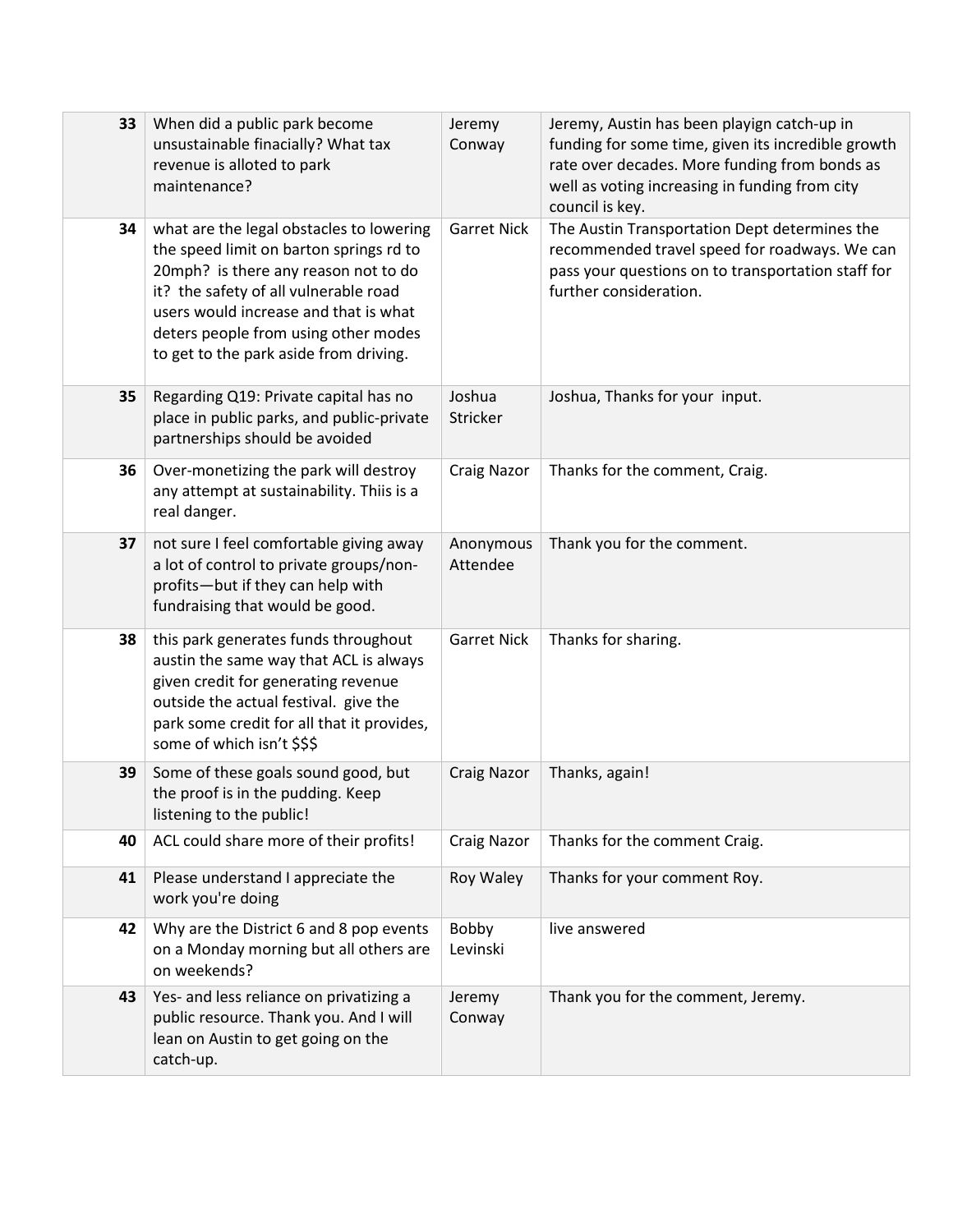| 44 | When will the pool open on Mon/Wed?                                                                                                                                                                                                                                                                                                                                                                                                   | Anonymous<br>Attendee | Information can be found online at<br>https://austintexas.gov/department/barton-<br>springs-pool. It is scheduled to open at 5 a.m. on<br>Monday and Wednesday.    |
|----|---------------------------------------------------------------------------------------------------------------------------------------------------------------------------------------------------------------------------------------------------------------------------------------------------------------------------------------------------------------------------------------------------------------------------------------|-----------------------|--------------------------------------------------------------------------------------------------------------------------------------------------------------------|
| 45 | Besides vision, will the be guidelines<br>established for operations and<br>institionaizing contiuanl evualuation?                                                                                                                                                                                                                                                                                                                    | Clark<br>Hancock      | live answered                                                                                                                                                      |
| 46 | Will the determination of vaules be part<br>of this process?                                                                                                                                                                                                                                                                                                                                                                          | Clark<br>Hancock      | live answered                                                                                                                                                      |
| 47 | I agree with Roy's comments about<br>alcohol sales. This is another attempt to<br>monetize the Park while putting the<br>emphasis on people, and not nature.                                                                                                                                                                                                                                                                          | <b>Craig Nazor</b>    | thank you.                                                                                                                                                         |
| 48 | what role does APD play in this process<br>as far as enforcement is concerned? is<br>there the potential for designated park<br>officers to patrol and ticket violators?                                                                                                                                                                                                                                                              | <b>Garret Nick</b>    | live answered                                                                                                                                                      |
| 49 | Where can I closely follow this process<br>as it moves along? Can you please share<br>a website url? Thank yo.                                                                                                                                                                                                                                                                                                                        | Jeremy<br>Conway      | You can follow the Vision Plan process on the<br>Project Page: www.austintexas.gov/ZilkerVision<br>and sign up for the newsletter:<br>http://bit.ly/ZPVPNewsletter |
| 50 | why should alcohol be sold in Zilker<br>Park if not in all parks?                                                                                                                                                                                                                                                                                                                                                                     | Anonymous<br>Attendee | You can see the Municipal Code around alcohol in<br>parks here:<br>https://www.austintexas.gov/page/alcohol-<br>permits-parks.                                     |
| 51 | Agree with "No alcohol sales in park" -<br>with the exception of private events.<br>The Park is a place for people, families,<br>and especilly children to witness<br>nature, human behavior. A park is<br>where you go to clear and restore the<br>mind.                                                                                                                                                                             | <b>Herb Ganz</b>      | Thank you for your comment.                                                                                                                                        |
| 52 | For future meetings/discussions,<br>perhaps a bit of explanation of funding<br>would be helpful to provide a baseline<br>of understanding. (Where General Fund<br>revenues go, how they come back to<br>PARD budgets, and how special<br>event/large event revenue is<br>allocated/used, and if/what/how much<br>of a deficit there is. Not intending any<br>specific answer-- just know that funding<br>and revenues is complicated. | Anonymous<br>Attendee | This is a helpful suggestion. Thanks for bringing<br>this up.                                                                                                      |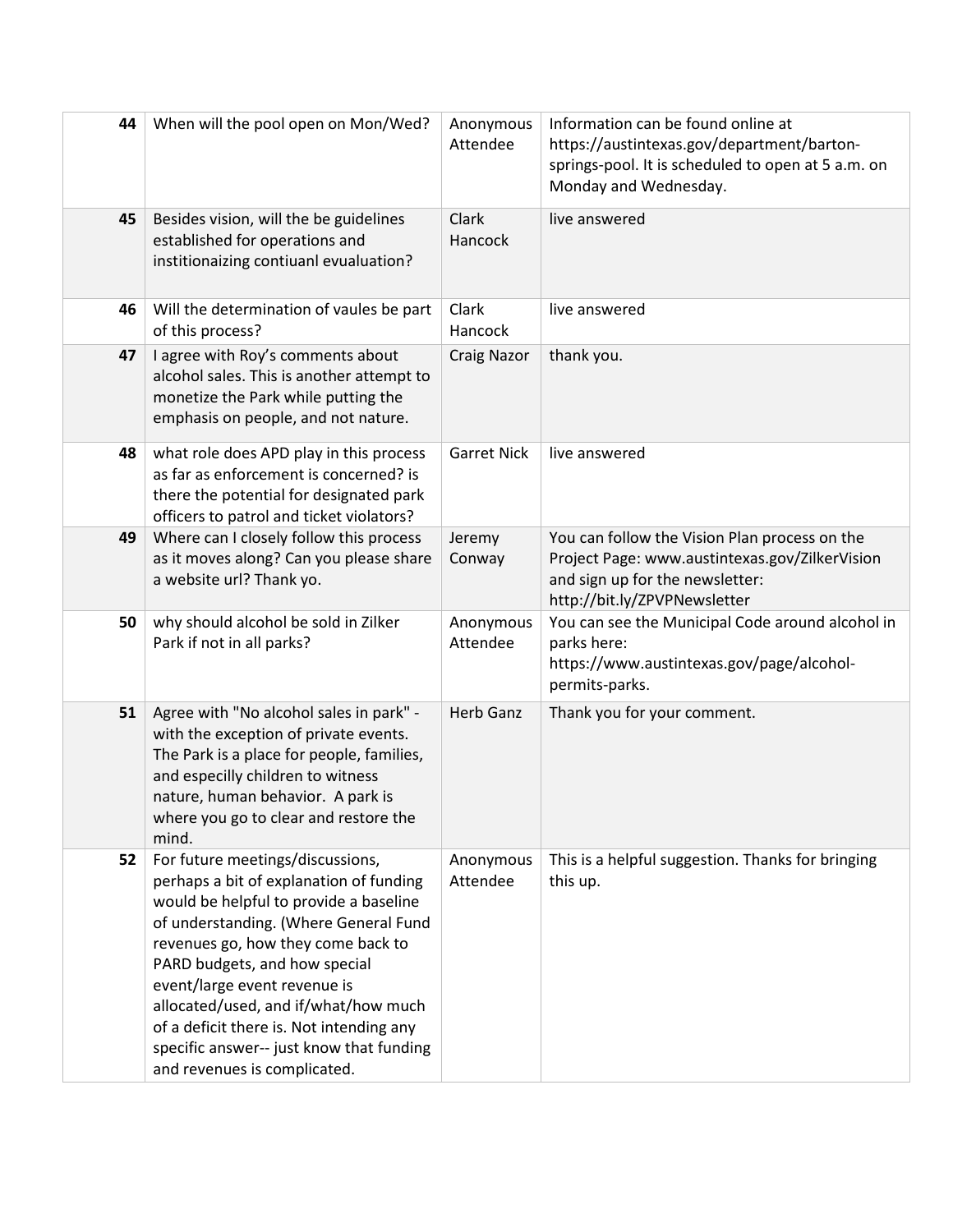| 53 | Do you look at a park as a thing to pour<br>human activities into, or a destination<br>in itself for people to come to enjoy?<br>The first could easily destroy the<br>second. In fact, that is the way humans<br>continue to eat up the earth.                                                                                                                                                                                                                                                                                                                                                                      | <b>Craig Nazor</b>    | live answered                                                                                                                                                                                        |
|----|----------------------------------------------------------------------------------------------------------------------------------------------------------------------------------------------------------------------------------------------------------------------------------------------------------------------------------------------------------------------------------------------------------------------------------------------------------------------------------------------------------------------------------------------------------------------------------------------------------------------|-----------------------|------------------------------------------------------------------------------------------------------------------------------------------------------------------------------------------------------|
| 54 | With apprx 7000 visitors per day it<br>would seem a good idea to have a few<br>more pop-ups happen at park, at<br>varying times to sample thoughts from<br>visitors at the park itself. And of those<br>it would be interesting to be able to<br>distinguish the responses from local<br>visitors and tourists as there may be<br>some useful distinguishing differences<br>that can better informs future<br>discussions and planning decisions. We<br>have tiers of of users, the most<br>frequent/localized, and rippling<br>outward to the world. Capturing the<br>varying perspectives would be<br>interesting. | Anonymous<br>Attendee | live answered                                                                                                                                                                                        |
| 55 | Slide 10 of the presentation listed<br>purposes of the Zilker Park Vision Plan.<br>One listed purpose was "Sustainable<br>Revenue Strategy" which was descirbed<br>as a strategy that "better balances<br>operations and maintenance at Zilker<br>with generated revenue." What is the<br>citation or source for this purpose and<br>description?                                                                                                                                                                                                                                                                    | Sarah Faust           | Hi Sarah, as I just mentioned, we're looking at a<br>variety of public funding mechanisms, bonds,<br>concession fees, value capture from adjoining<br>property owners, etc. Thanks for raising this. |
| 56 | can you compare your finding to<br>previous studys to look at hisoric<br>changese?                                                                                                                                                                                                                                                                                                                                                                                                                                                                                                                                   | Clark<br>Hancock      | live answered                                                                                                                                                                                        |
| 57 | i guess you should add it to your<br>"funding and revenue" opportunities?                                                                                                                                                                                                                                                                                                                                                                                                                                                                                                                                            | <b>Garret Nick</b>    | Thank you for the follow-up.                                                                                                                                                                         |
| 58 | Enforcement of current park rules are<br>lax, from pet leash laws, to alcohol<br>consumption, to littering. If this<br>continues, this will make future<br>projections for more density a death<br>sentence for the park.                                                                                                                                                                                                                                                                                                                                                                                            | <b>Craig Nazor</b>    | live answered                                                                                                                                                                                        |
| 59 | specificallly environmental                                                                                                                                                                                                                                                                                                                                                                                                                                                                                                                                                                                          | Clark<br>Hancock      | live answered                                                                                                                                                                                        |